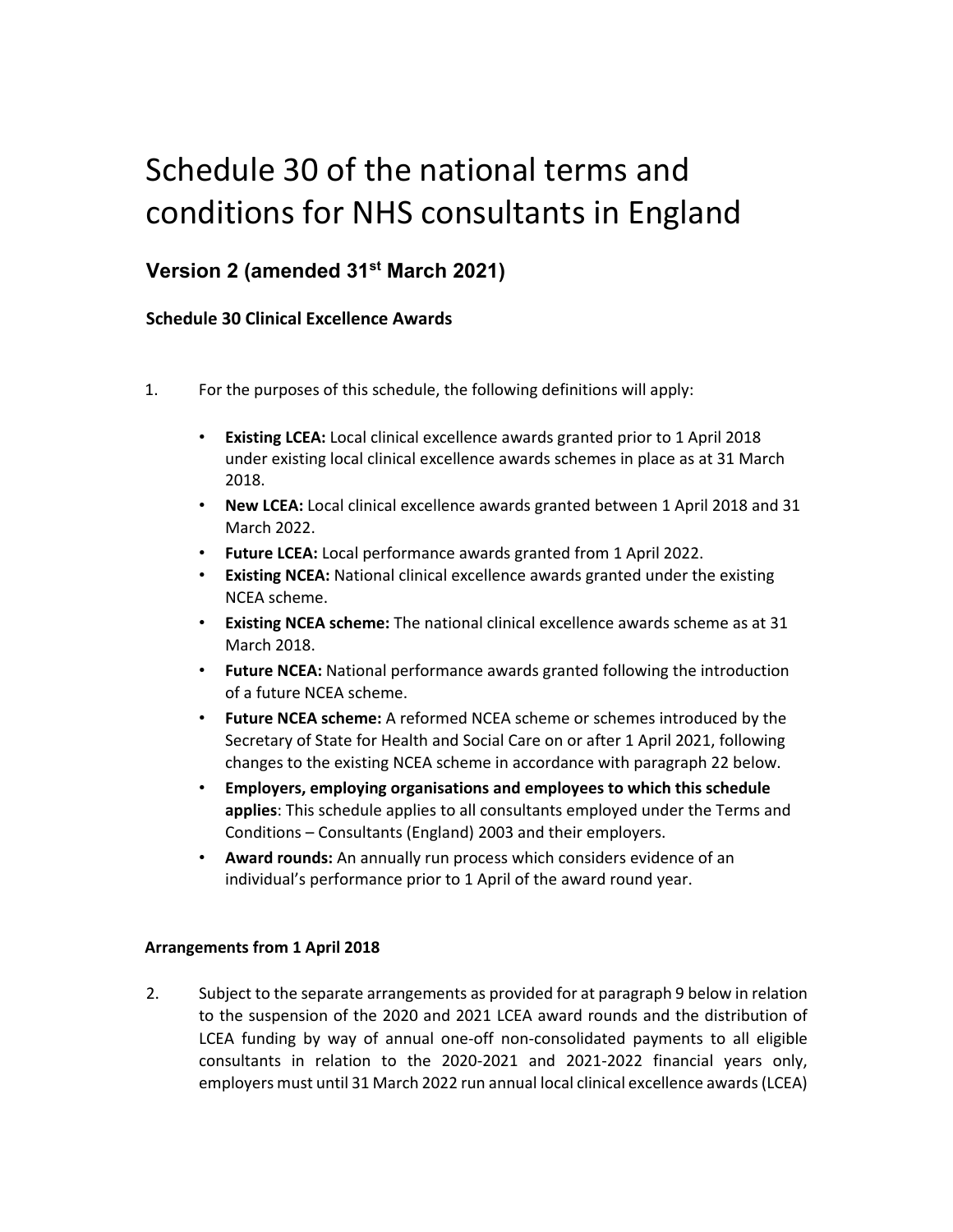rounds with reference to amended 2012 ACCEA guidance on employer-based awards<sup>1</sup>. Existing LCEA schemes can be amended where there is agreement with the joint local negotiating committee  $(JLNC)^2$ . Separate provisions in regard to amendment and alteration of future LCEA schemes or new performance pay schemes will apply from 1 April 2022 as set out at paragraph 13 below.

- 3. Existing LCEA shall remain pensionable and consolidated. Awards under any 2017 LCEA award round that an employer may run and which concludes after 31 March 2018 should be granted in line with any existing LCEA arrangements in place prior to 1 April 2018. Such awards are treated as existing LCEA with payment backdated to 1 April 2017 (or other appropriate date in the period 1 April 2017  $-$  31 March 2018 as determined by the local arrangements). All payments made as part of the 2018 round will be made in line with paragraph 5.
- 4. The value of existing LCEA and new LCEA from 1 April 2018 will be subject to uplift in line with recommendations made by the Doctors' and Dentists' Pay Review Body (DDRB) that are implemented by the Department of Health and Social Care (DHSC). Where an individual in receipt of an existing LCEA moves to another NHS organisation, and continues to work within the speciality for which the award was made, the award will continue to be paid by the new employer, subject to the provisions on change of circumstances as set out in part 9 of the 2012 Advisory Committee on Clinical Excellence Awards (ACCEA) guidance on employer‐based awards.
- 5. For the LCEA rounds relating to the 2018‐19 and 2019‐20 financial years, the investment ratio for new LCEA will be set at 0.3 as outlined in the table below.

For the period 1 April 2020 to 31 March 2021, the minimum investment ratio for the funding of annual one‐off non‐consolidated payments to all eligible consultants shall be set on the basis of 0.424 points per eligible consultant for that year.

For the period 1 April 2021 to 31 March 2022, the minimum investment ratio for the funding of annual one‐off non‐consolidated payments to all eligible consultants shall be set on the basis of 0.218 points per eligible consultant for that year.

For these purposes, 'eligible consultants' are those with at least one year's service at consultant level and who do not hold an existing LCEA Level 9, an existing NCEA, or a distinction award.

This funding cannot be deferred and must be awarded in full each and every year, unless there is agreement with the JLNC that any uncommitted funds will be carried forward and spent on awards in the following year. For the avoidance of doubt at a minimum:

<sup>&</sup>lt;sup>1</sup> Amended 2012 ACCEA guidance on employer-based awards will be finalised and agreed with the recognised trade unions.

<sup>&</sup>lt;sup>2</sup> All references in this document to joint local negotiating committees (JLNC) will also be considered to apply to any other appropriate consultant representative group where no JLNC exists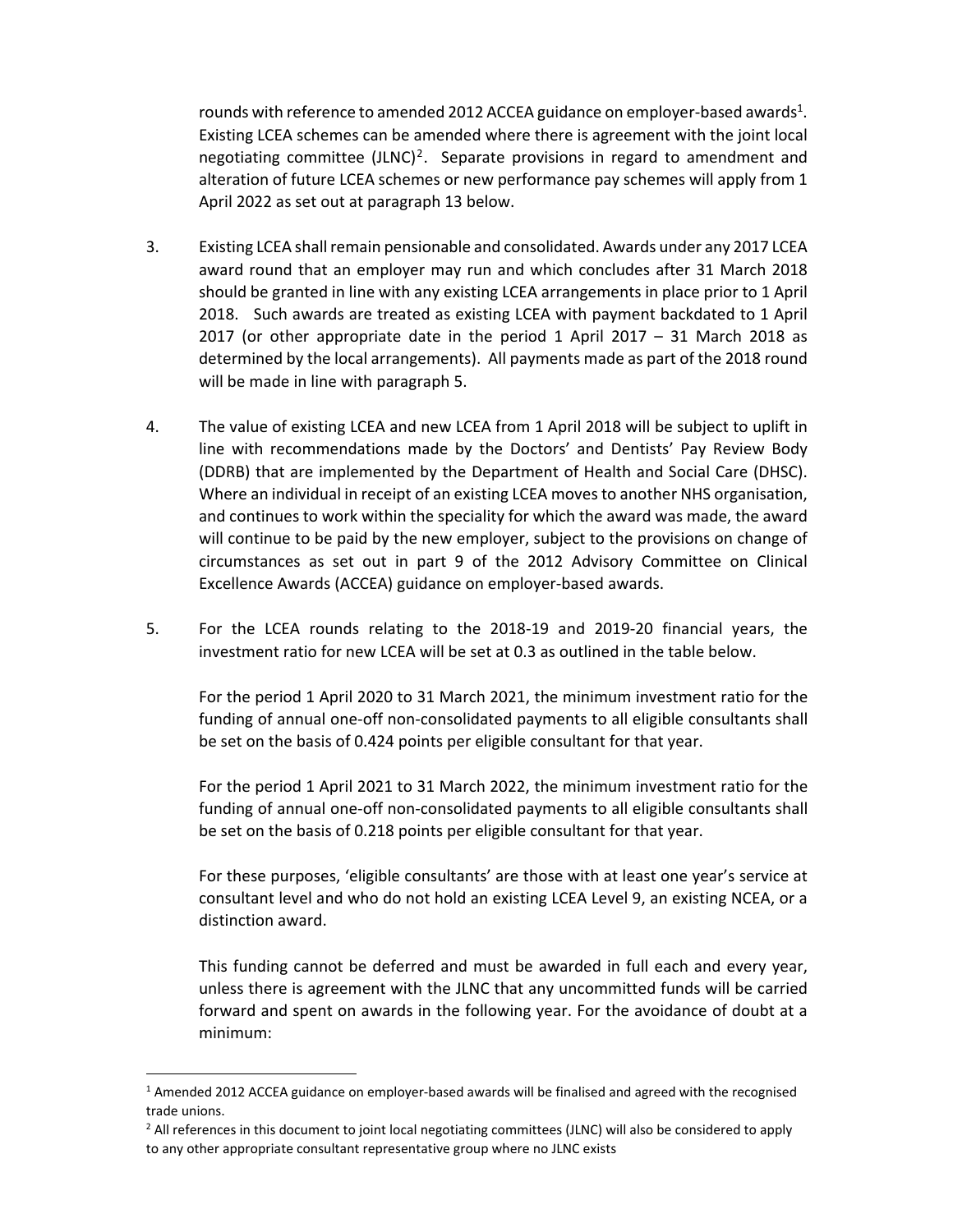- funding for new LCEA awarded between 1 April 2018 and 31 March 2019 will be recurrent for three further years until 31 March 2022 (0.3 points per eligible consultant)
- funding for new LCEA awarded between 1 April 2019 and 31 March 2020 will be recurrent for two further years until 31 March 2022 (0.3 points per eligible consultant, cumulative total of 0.6 points per eligible consultant)
- funding for one‐off non‐consolidated payments for the period from 1 April 2020 to 31 March 2021 will be recurrent for one further year until 31 March 2022 (0.424 points per eligible consultant, cumulative total of 1.024 points per eligible consultant)
- funding for one‐off non‐consolidated payments for the period from 1 April 2021 to 31 March 2022 will be for one year until 31 March 2022 (0.218 points per eligible consultant, cumulative total of 1.242 points per eligible consultant on FTE basis provided awards are made in full to those working part time<sup>3</sup>).

| Year      | <b>Additional Funding</b>        | <b>Cumulative Funding</b> |
|-----------|----------------------------------|---------------------------|
|           | (points per eligible consultant) | (points per eligible      |
|           |                                  | consultant for that year) |
| 2018-2019 | 0.3                              | 0.3                       |
| 2019-2020 | 0.3                              | 0.6                       |
| 2020-2021 | 0.424                            | 1.024                     |
| 2021-2022 | 0.218                            | 1.242                     |

 Except for the separate arrangements made at paragraph 9 below in relation to 2020‐ 2021 and 2021‐2022 only, employers will normally open awards rounds in April every year which will cover work undertaken prior to 31 March of that year.

- 6. If the existing NCEA scheme is reformed prior to 31 March 2022, and future NCEA are of lower value, then the costs associated with any additional payments made through employers' local performance pay schemes (as set out in paragraph 25) will be met by a reallocation of the previous NCEA funding stream to the new LCEA funding stream and will be met in addition to the cost outlined in the table above.
- 7. Payments for new LCEA points made from 1 April 2018 and the one off LCEA payments made in respect of the 2020/2021 and 2021/2022 financial years will be non‐consolidated and non‐pensionable, payable in accordance with the table set out

<sup>3</sup> For 2018/19 – 2019/20, less than full time (LTFT) staff were eligible for a pro‐rata‐ed award value. For 2020/21 and 21/22, where the award rounds were temporarily suspended during the pandemic and an equal distribution process implemented, LTFT staff were entitled to receive an equal share of the overall investment, with the overall investment calculated on an FTE basis.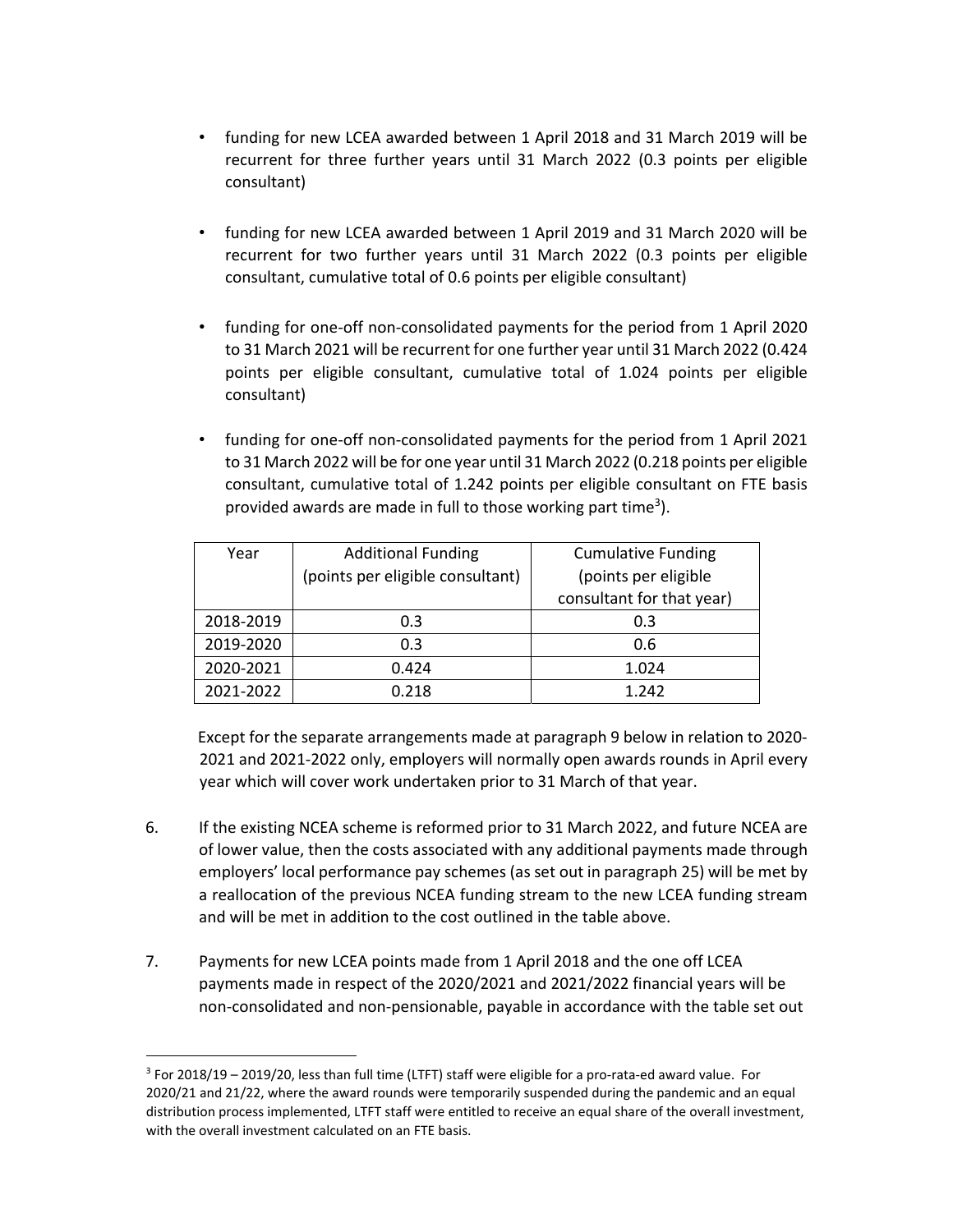at paragraph 5 above by lump sum, and will not include an uplift for those undertaking additional programmed activities (APA)

- 8. Where an individual in receipt of a new LCEA, paid over multiple years, leaves the awarding organisation before the full value of the award is paid, the individual's new employing organisation, to which this schedule applies, will undertake to pay the remaining value of the award. The payment of the remaining value of this award will be met from within the new employing organisation's awards funding for the relevant years. The money within the former employing organisation freed up by the departure of the multiple‐year award holder will be reinvested into the award funding of future years. If the multiple‐year award holder ceases to work for any employer to which this schedule applies, they will no longer receive any award value from the date that they leave that employer.
- 9. In the years 1 April 2020 to 31 March 2021 and 1 April 2021 to 31 March 2022, in response to the exceptional circumstances arising from the outbreak of the COVID‐19 pandemic, it is agreed that the operation of the LCEA awards round by employers shall be suspended for those years only. Instead, the following arrangements shall apply in respect of those years only (unless otherwise agreed by the JLNC):‐

Funding that will have been allocated to employers to pay for new LCEA in respect of 2020‐2021 based on the funding ratio set out in paragraph 5 above, together with any outstanding LCEA funding which has been rolled over since 2018, shall be distributed equally among all eligible consultants (as defined in paragraph 5 above) by way of a one‐off non‐consolidated payment through the employer's payroll.

For the 2021 round covering 1 April 2021 to 31 March 2022 and for this round only, this equal distribution shall include and be made in full to consultants on the 2003 TCS who have completed a minimum of 12 months of service and who:

- are part-time consultants (less than full time (LTFT))
- are not at work by reason of sickness, including sickness or self-isolation relating to the COVID‐19 pandemic
- are absent on maternity, paternity, adoption or shared parental leave
- are clinical academics employed via an honorary contract (which incorporates the terms of the Consultant Contract 2003)
- work for multiple employers (these consultants will only be eligible for a single payment from their main substantive employer)
- are employed on a fixed term basis.

This equal distribution shall be made in the form of an annual one‐off, non‐consolidated payment payable in 2020‐2021 and 2021‐2022, which shall not be pensionable.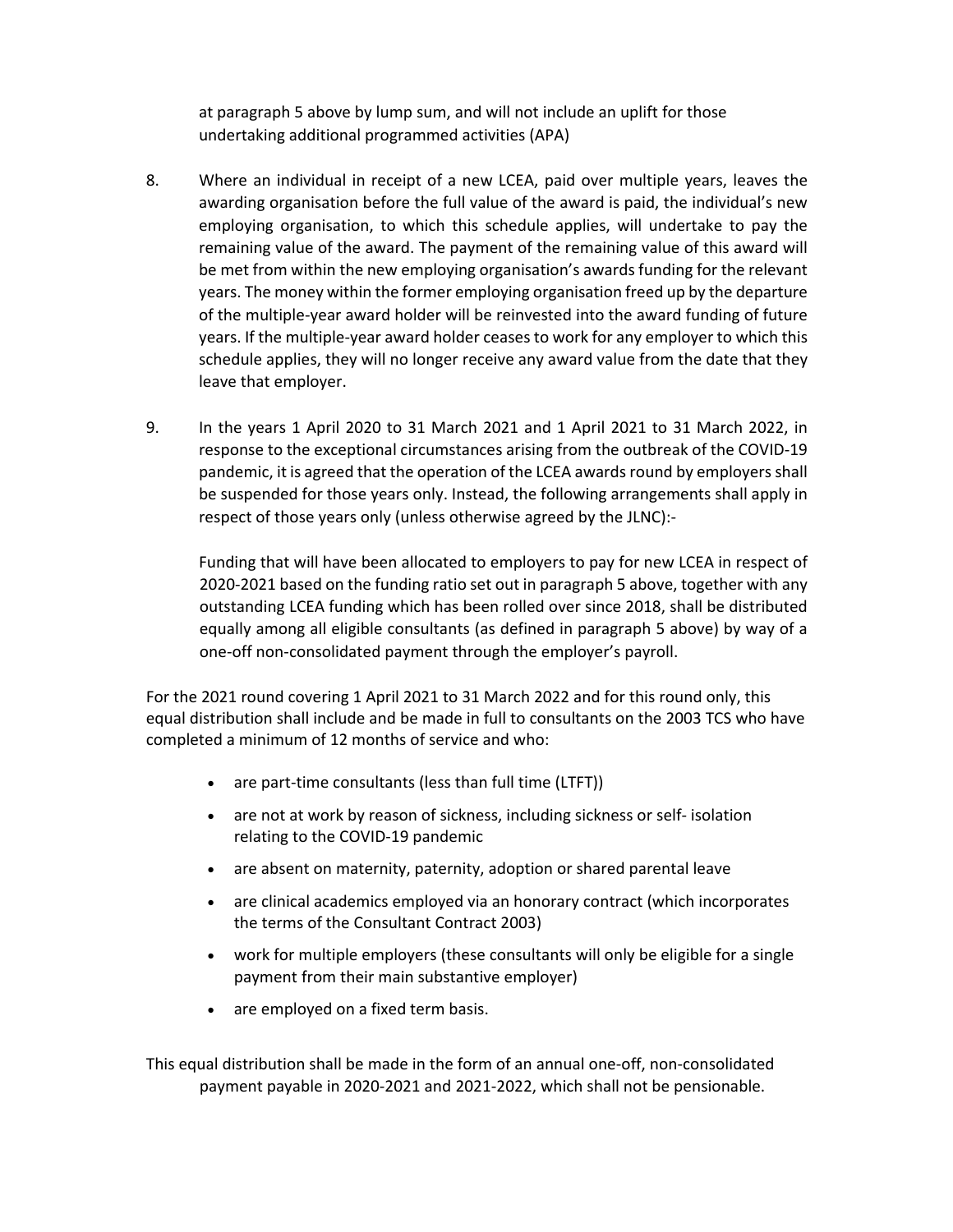- 10. New local variations to the existing LCEA schemes may be introduced by agreement with the JLNC until 31 March 2022 except that up until 31 March 2022 the following provisions shall continue to apply and cannot be varied locally:
	- i. Any LCEA schemes must retain an internal appeals mechanism in line with existing processes or, where these do not exist, in line with the process set out in the amended 2012 ACCEA employer‐based award guidance.
	- ii. A requirement that any individual who has been awarded an existing NCEA (i.e. bronze, silver, gold, or platinum award), and whose renewal application is unsuccessful, will revert to either a Level 7 or 8 existing LCEA or will not receive an award as determined by the following existing NCEA renewal scores.

| Score     | <b>Outcome</b>             |  |
|-----------|----------------------------|--|
| >27       | Revert to Level 8 LCEA     |  |
| $14 - 26$ | Revert to Level 7 LCEA     |  |
| < 14      | Full loss of award payment |  |

These Level 7 or 8 awards will be in the form of consolidated and pensionable existing LCEA. In circumstances where the individual's score is <14, the value of the award will cease to be paid. This reversion will apply to all consultants who are in receipt of existing NCEA awarded under the national scheme as it existed on 1 April 2018, including all those who are awarded an existing NCEA subsequently until such time as the scheme has been nationally reformed.

- iii. The funding for such reversions from existing NCEA to existing LCEA in 2018‐ 2019 will be funded from outside the 0.3 funding ratio for new LCEA applicable in respect of that year. For the years 2019‐2020 to 2021‐2022 the funding for such reversions will be funded from within the funding ratios for new LCEA and funding for one‐off payments applicable in respect of those years as provided at paragraph 5 above.
- iv. Other than in exceptional circumstances, such as an extended period of ill health absence, if an existing NCEA holder does not submit a renewal application, there will be no reversion to LCEA and the value of the award will be lost.
- 11. Any LCEA scheme and any local variation must comply with the Equality Act 2010. To the extent that any terms are unlawfully discriminatory, and no corrective local variation to the LCEA scheme can be agreed with the JLNC within six months of the date at which the issue was raised with the JLNC that removes the discriminatory effect, the employer may modify the scheme or delete the term to the minimum extent necessary to remove such discriminatory effect. Any modification to or deletion of a provision or part‐provision shall not affect the validity and enforceability of the rest of the LCEA scheme.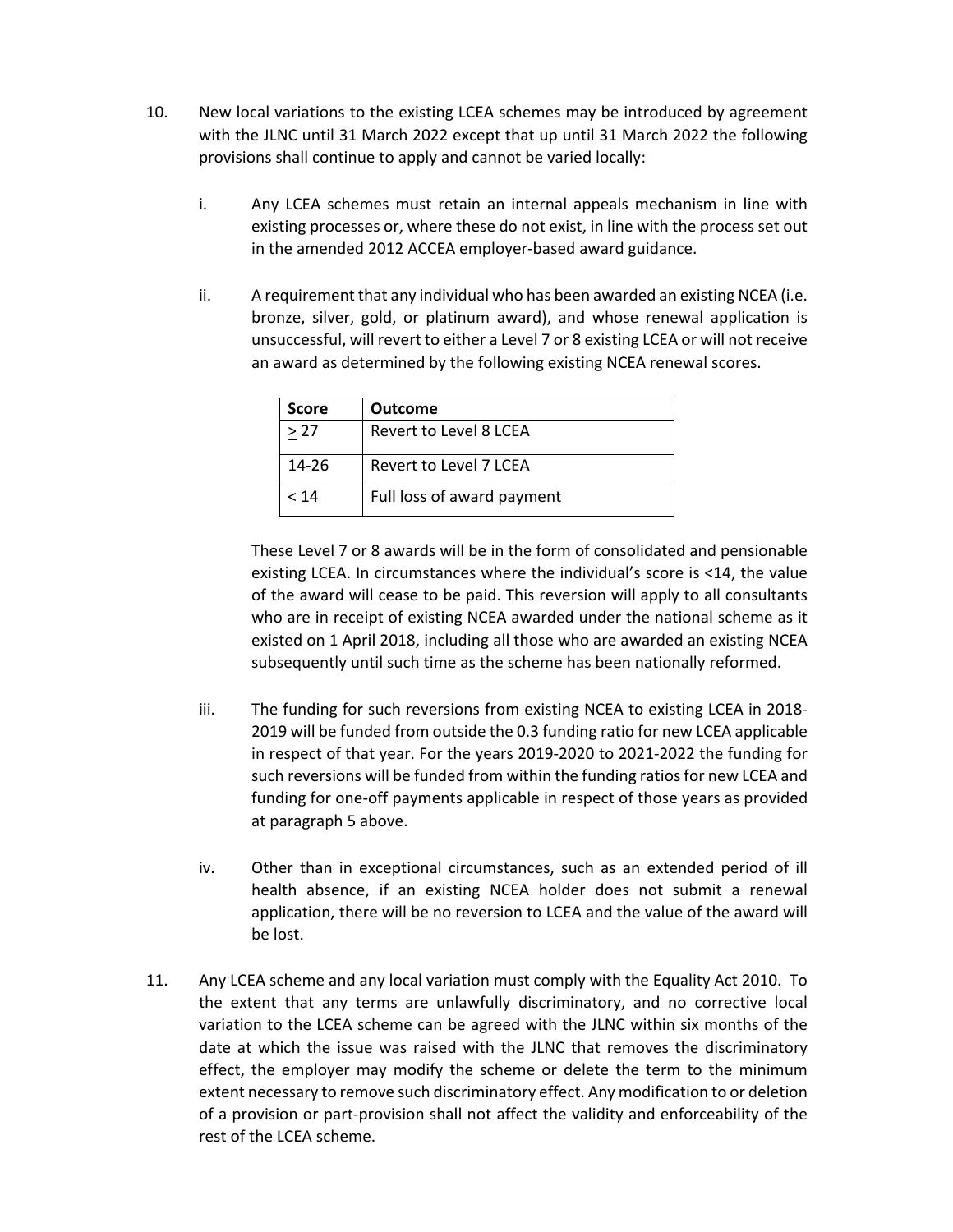#### **Arrangements from 1 April 2022**

- 12. The following arrangements will apply to existing LCEA, new LCEA, and future LCEA.
- 13. Local variations to any LCEA schemes or new performance pay schemes (for future LCEAs) may be introduced by the employer in consultation with the JLNC. However, the provisions in paragraphs  $14 - 20$  shall continue to apply and cannot be varied locally:
- 14. Any future LCEA scheme must include an appeals mechanism.
- 15. Future LCEA will be non‐consolidated and non‐pensionable and will be payable for a period of up to three years, paid annually by lump sum and will not include an uplift for those undertaking additional programmed activities.
- 16. The minimum amount invested and paid annually in future LCEA per eligible full time equivalent (FTE) consultant within each employing organisation will be no less than the level spent on existing LCEA in 2016/17 (circa £7900 per FTE not including employer National Insurance contributions)4. The minimum amount invested in future LCEA per eligible FTE will be published in the relevant pay circular. If the existing NCEA scheme is reformed and future NCEA are of a lower value, then the costs associated with any additional payments made through employers' local performance pay schemes (as set out in paragraph 24) will be met by reallocation of the previous NCEA funding stream to the future LCEA funding stream. These costs will be met in addition to the money spent on existing LCEA in 2016/17 (for example by increasing the circa £7.9k per FTE). Award values will be subject to uplift in line with recommendations made by the DDRB that are implemented by the DHSC. For these purposes 'eligible' will be defined as substantively employed consultants with at least one year's service (on 1 April of the award year) at consultant level who do not hold a NCEA or a distinction award. Spend on local performance pay from this sum will include monies expended on:
	- i. the continued payment of consolidated existing LCEA set out in paragraph 17
	- ii. Any new LCEA of greater than one year's duration that are paid beyond April 2022
	- iii. from 1 April 2022, costs associated with the reversion mechanism for existing and future NCEA holders set out in paragraph 10(ii)
	- iv. future LCEA.

<sup>4</sup> The per FTE minimum will be based on eligible FTE and Local CEA Scheme spend as at 1 April 2016 using data derived from the Electronic Staff Record.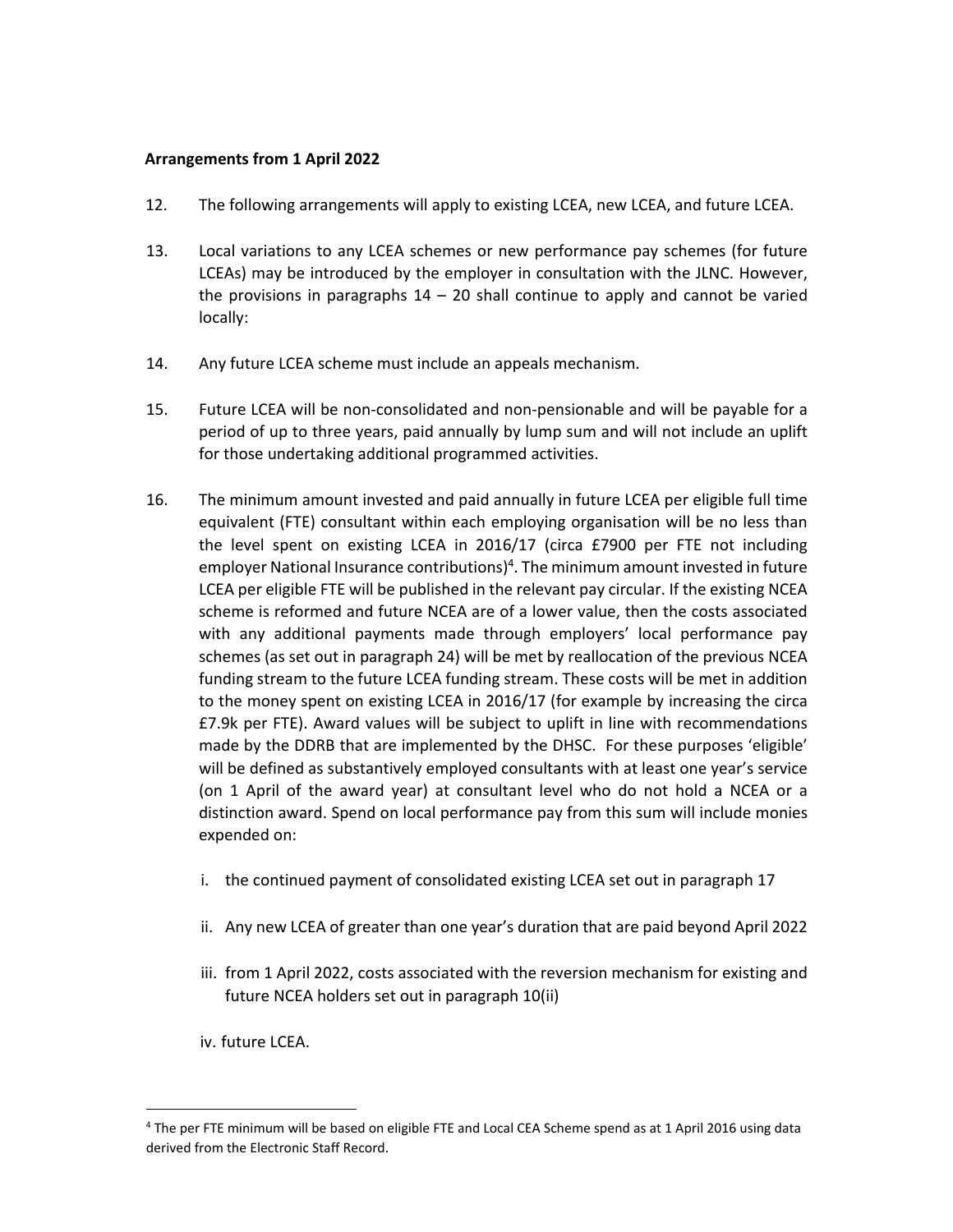- 17. Existing LCEA will be retained for existing LCEA award holders and these awards shall remain pensionable and consolidated but subject to the review process set out in paragraph 17. Existing LCEA holders will continue to receive uplifts when undertaking APA. Award values will be subject to uplift in line with recommendations made by the DDRB that are implemented by the DHSC. Where an individual in receipt of an existing LCEA moves to another employer to which this schedule applies and continues to work within the speciality for which the award was made, the award will continue to be paid by the new employer, subject to the provisions on change of circumstances as set out in the amended 2012 ACCEA guidance on employer‐based awards. If the award holder ceases to work for any employer to which this schedule applies, they will no longer receive any award value from the date that they leave that employer.
- 18. Existing LCEA will be subject to a process of review, meeting the following key features.
	- i. For existing LCEA 1‐8, the first review will take place five years after the date of the award of a consultant's last existing LCEA point (but no earlier than 1 April 2022).
	- ii. Existing LCEA will be reviewed by employer-based awards committees or their successor using the existing (i.e. pre‐ 1 April 2018) 10, 6, 2, 0 ratings and according to the pre‐existing (i.e. pre‐ 1 April 2018) five scoring domains (service delivery, service development, leadership and management, research and innovation, and teaching and training). The following scoring system will apply:

| <b>Score</b> | <b>Outcome</b>                                                                                |
|--------------|-----------------------------------------------------------------------------------------------|
| > 20         | Retain award(s) at current level and will not be reviewed again for five<br>years.            |
| $16 - 19$    | Retain award(s) at current level and will not be reviewed again for three<br>years.           |
| $11 - 15$    | Lose one LCEA point (and its associated cash value) and reviewed again<br>after three years.  |
| $\leq 10$    | Lose two LCEA points (and their associated cash value) and reviewed again<br>after two years. |

- iii. The duration of any review period will exclude time taken for maternity/paternity/adoption leave or an extended period of absence such as ill‐ health absence, subject to the arrangements outlined in the amended 2012 ACCEA employer‐based award guidance.
- 19. Level 9 existing LCEA will continue to be subject to existing renewal arrangements. For 2020‐2021 and 2021‐2022 only, no reviews will take place during those years and the reviews will be postponed until after 1 April 2022. Level 9 existing LCEA will be subject to the same scoring mechanism as all other existing LCEA, set out in paragraph 18.
- 20. Reversion to existing LCEA for existing NCEA holders who are unsuccessful in their applications for renewal, as set out in paragraph 10(ii) above, will continue to apply.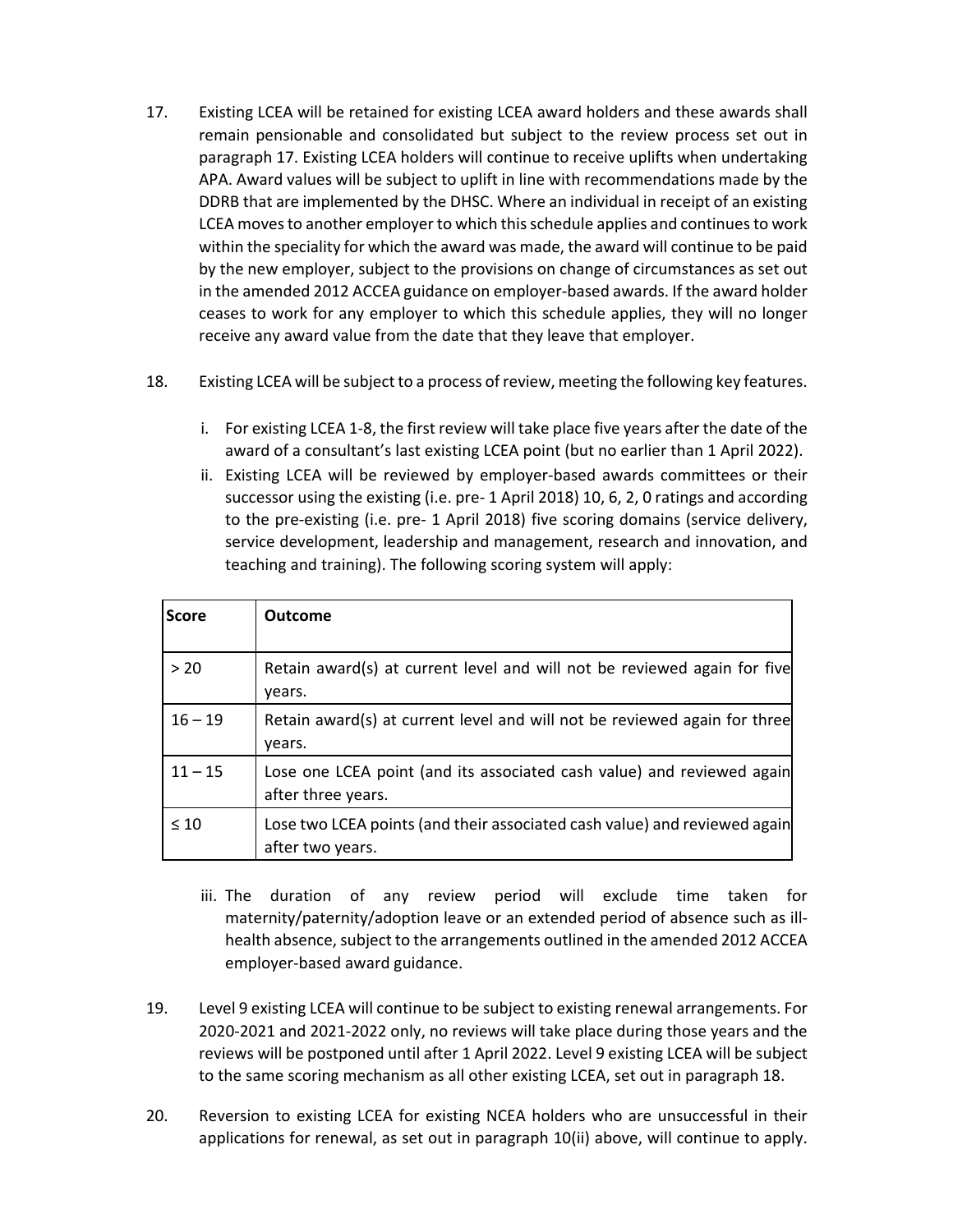Existing NCEA holders who have reverted to an existing LCEA will have these awards reviewed three years after the date of the reversion, but no earlier than April 2022. Following their reversion to an existing LCEA, the scoring system set out in paragraph 18 will apply.

#### **National clinical excellence awards (NCEA)**

The provisions below apply solely to the existing NCEA scheme and any future NCEA scheme in England.

- 21. Consultants will continue to have access to a national reward scheme that recognises excellence at a national or regional level.
- 22. Apart from the arrangements set out in paragraphs 23, 24, 25 and 26 below, the Secretary of State for Health and Social Care and the DHSC will have the right, after engaging in consultation, to introduce amendments and changes to the existing NCEA scheme from and after 1 April 2021.
- 23. Consultants who hold an existing NCEA at any date up to 31 March 2022 will retain their existing NCEA and the associated payment will be consolidated and pensionable, subject to the 2018 ACCEA review processes and paragraph 24 below.

Arrangements under a future NCEA scheme:

- 24. Until the NCEA scheme is reformed, the provisions set out in paragraph 10(ii) will apply to consultants who are unsuccessful in their existing NCEA renewal application.
- 25. The following arrangements will apply to consultants who hold existing NCEA and submit their first renewal application or application for a future NCEA under a future NCEA scheme.

For unsuccessful applicants.

- i. if their existing NCEA is due for renewal and their application has been unsuccessful, the consultant will revert to a local CEA in line with a reversion process equivalent to that outlined in 10(ii)
- ii. if their existing NCEA is not due for renewal but the consultant has submitted an application for a future NCEA which has been unsuccessful, they retain their existing NCEA until the next renewal is due or it lapses.

For successful applicants:

iii. if a future NCEA Scheme is introduced after 31 March 2022 with lower value awards than those currently paid under the existing NCEA scheme, the following principles will also apply to those with existing NCEAs.